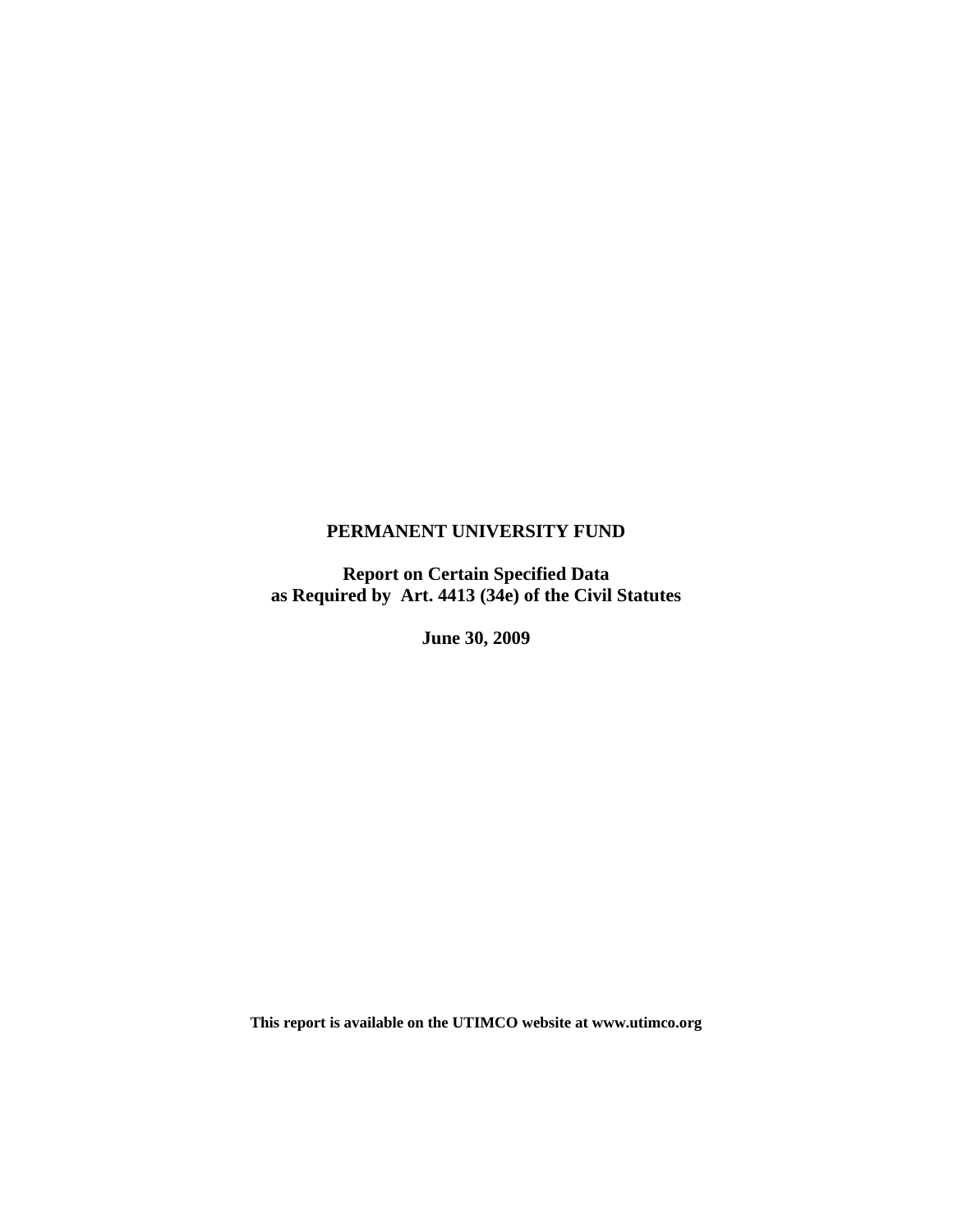# **PERMANENT UNIVERSITY FUND**

### **Beneficiaries of the Fund**

The Permanent University Fund (PUF) is a public endowment contributing to the support of institutions of The University of Texas System (UT System) and the Texas A&M University System (A&M System). The Constitution of 1876 established the PUF through the appropriation of land grants previously given to The University of Texas plus one million acres. Additional land grants to the PUF were completed in 1883 with the contribution of another one million acres. Today the PUF contains 2.1 million acres located in 24 counties primarily in West Texas.

### **Responsibility and Management of the Fund**

The State Constitution vests fiduciary responsibility for the PUF with the Board of Regents of The University of Texas System. The Board has entered into a contract with a nonprofit corporation, The University of Texas Investment Management Company (UTIMCO), for UTIMCO to invest funds under the control and management of the Board. UTIMCO may not engage in any business other than investing funds designated by the Board under the contract. Specific investment decisions are handled by the investment staff as well as unaffiliated investment managers who are employed from time to time.

#### **Investment Objectives**

The primary investment objective shall be to preserve the purchasing power of PUF assets and annual distributions by earning an average annual total real return after inflation of 5.1% over rolling ten-year periods or longer. This 5.1% target was derived by adding the current target distribution rate of 4.75% plus an annual expected expense of .35% The PUF's success in meeting its objectives depends upon its ability to generate high returns in periods of low inflation that will offset lower returns generated in years when the capital markets underperform the rate of inflation.

The secondary fund objective is to generate average annual returns in excess of the Policy Portfolio benchmark and the median return of the universe of the college and university endowments with assets greater than \$1 billion as reported by Cambridge Associates over rolling five-year periods. The Policy Portfolio benchmark will be maintained by UTIMCO and will be comprised of a blend of asset class indices weighted to reflect PUF's Asset Class and Investment Type allocation.

## **Market Value and Book Value of the PUF**

On June 30, 2009 the market value and book value of the PUF was \$9.1 billion and \$9.4 billion, respectively, exclusive of land acreage.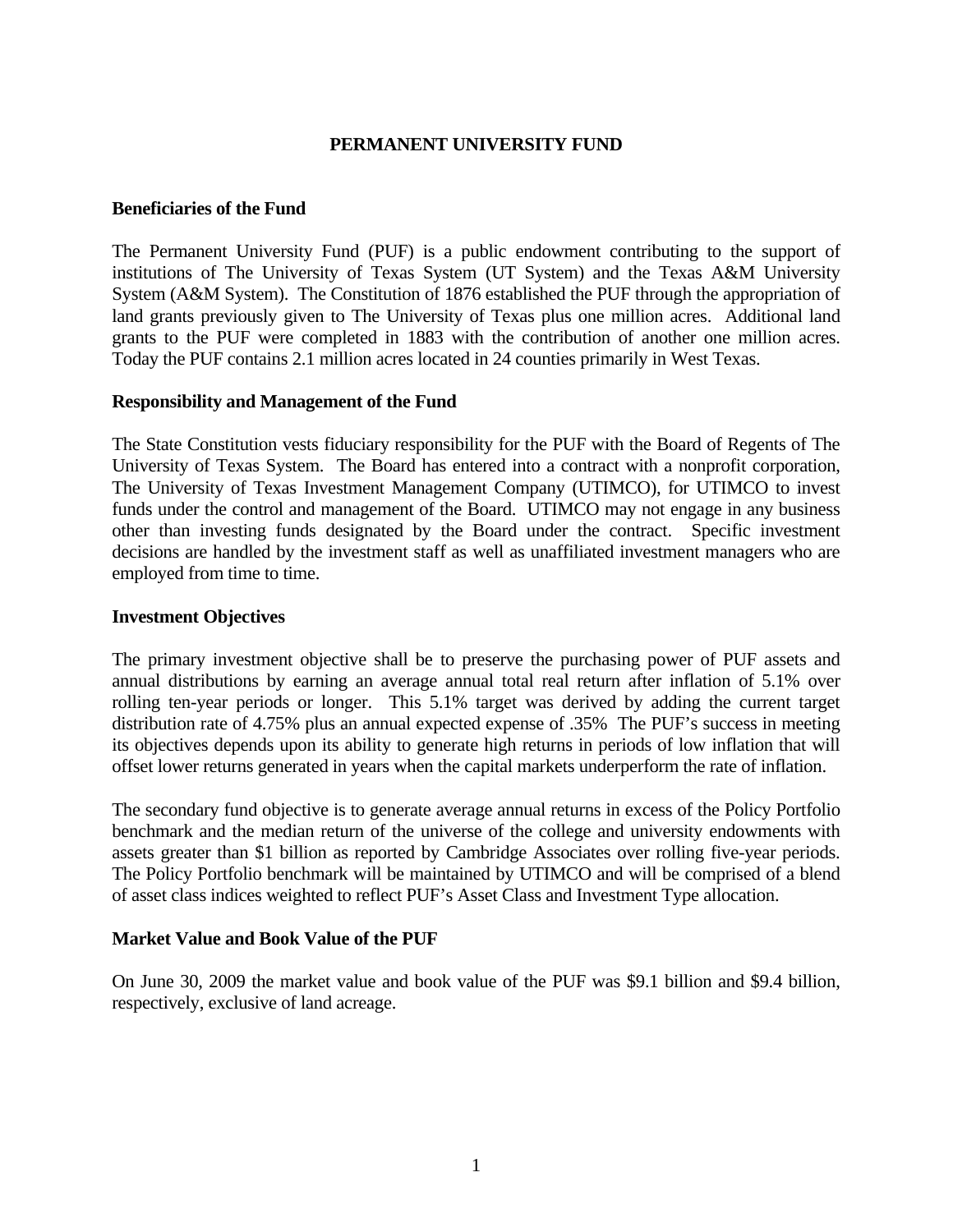# **PERMANENT UNIVERSITY FUND**

# **Investment Performance of Ten Largest Stock Holdings - July 1, 2008 through June 30, 2009**

|                                | <b>Market</b> | <b>Total</b>  | <b>Percentage of Fund</b> |
|--------------------------------|---------------|---------------|---------------------------|
| <b>Name</b>                    | <b>Value</b>  | <b>Return</b> | June 30, 2009             |
| VANGUARD EMERGING MARKETS ETF  | \$193,642,328 | $-26.50\%$    | 2.10%                     |
| SPDR S&P 500 TR UNIT SER 1     | 108,306,306   | $-26.45%$     | 1.18%                     |
| ISHARES INC MSCI BRAZIL FREE   | 44,603,494    | N/A           | 0.48%                     |
| HONGKONG LAND HOLDINGS LTD ORD | 15,019,512    | $-11.53%$     | 0.16%                     |
| SIMON PPTY GROUP INC           | 14,427,248    | $-38.58\%$    | 0.16%                     |
| MITSUBISHI ESTATE CO NPV       | 12,526,011    | $-31.62%$     | 0.14%                     |
| PUBLIC STORAGE COM             | 12,139,272    | $-16.07\%$    | 0.13%                     |
| MITSUI FUDOSAN CO Y50          | 10,539,136    | $-23.25%$     | 0.11%                     |
| KERRY PROPERTIES LTD ORD HKD1  | 10,061,720    | $-15.03\%$    | 0.11%                     |
| UNIBAIL-RODAMCO SE EUR5        | 9.907.714     | $-21.50\%$    | $0.11\%$                  |

*\*N/A- PUF has held the investment for less than a 12-month period, therefore, performance for this time period is not available.*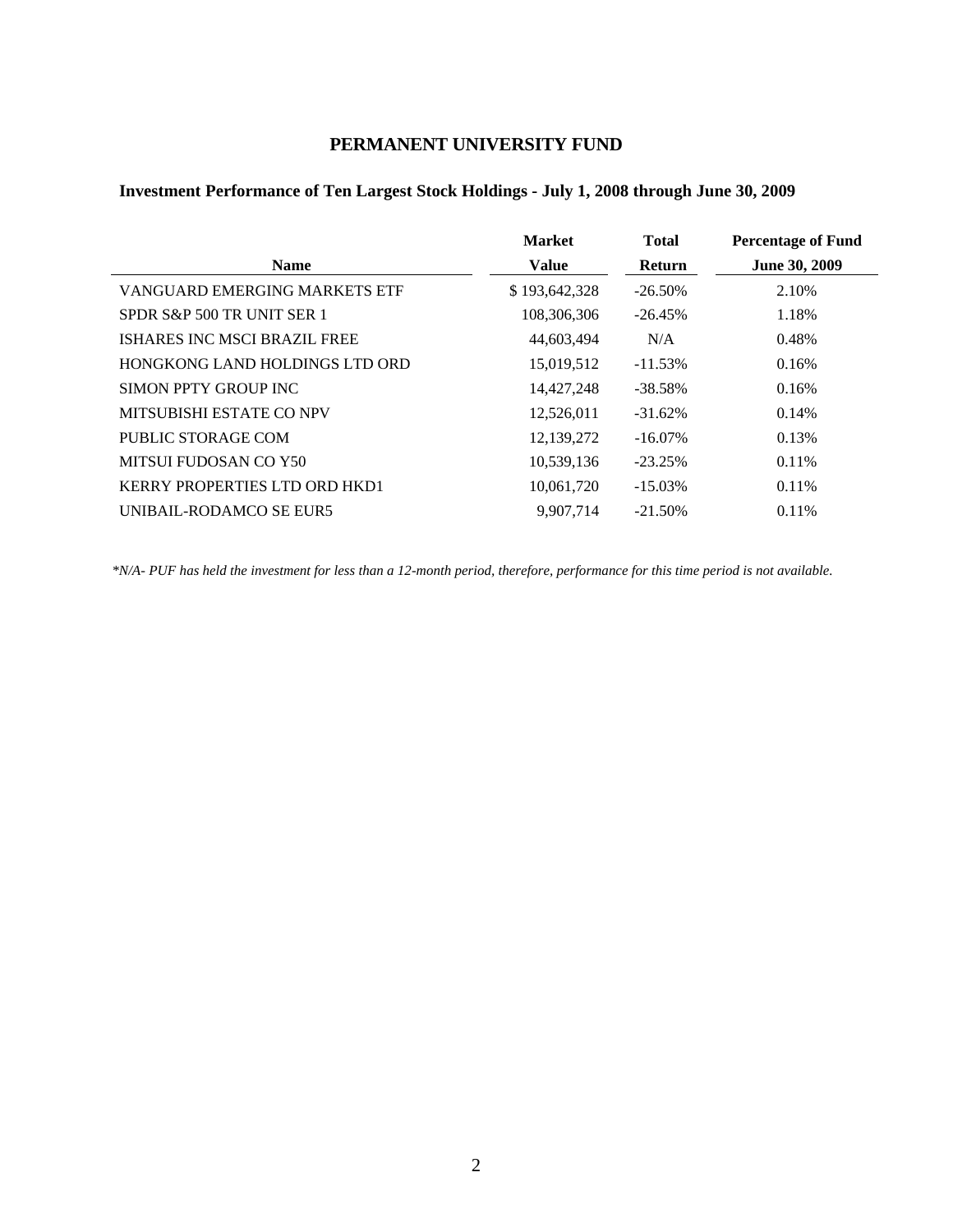### **Asset Allocation**

Asset allocation is the primary determinant in the volatility of the PUF's performance, subject to the asset allocation range as specified by the investment policy, and is the responsibility of UTIMCO. The following represents asset allocation at June 30, 2009.

| <b>Asset Class</b>                   | June 30, 2009 |
|--------------------------------------|---------------|
| <b>Investment Grade Fixed Income</b> | 14.1%         |
| Credit-Related Fixed Income          | 16.1%         |
| <b>Real Estate</b>                   | 5.6%          |
| <b>Natural Resources</b>             | 6.5%          |
| Developed Country Equity             | 44.4%         |
| <b>Emerging Markets Equity</b>       | 13.3%         |
| <b>TOTAL</b>                         | 100.0%        |
|                                      |               |